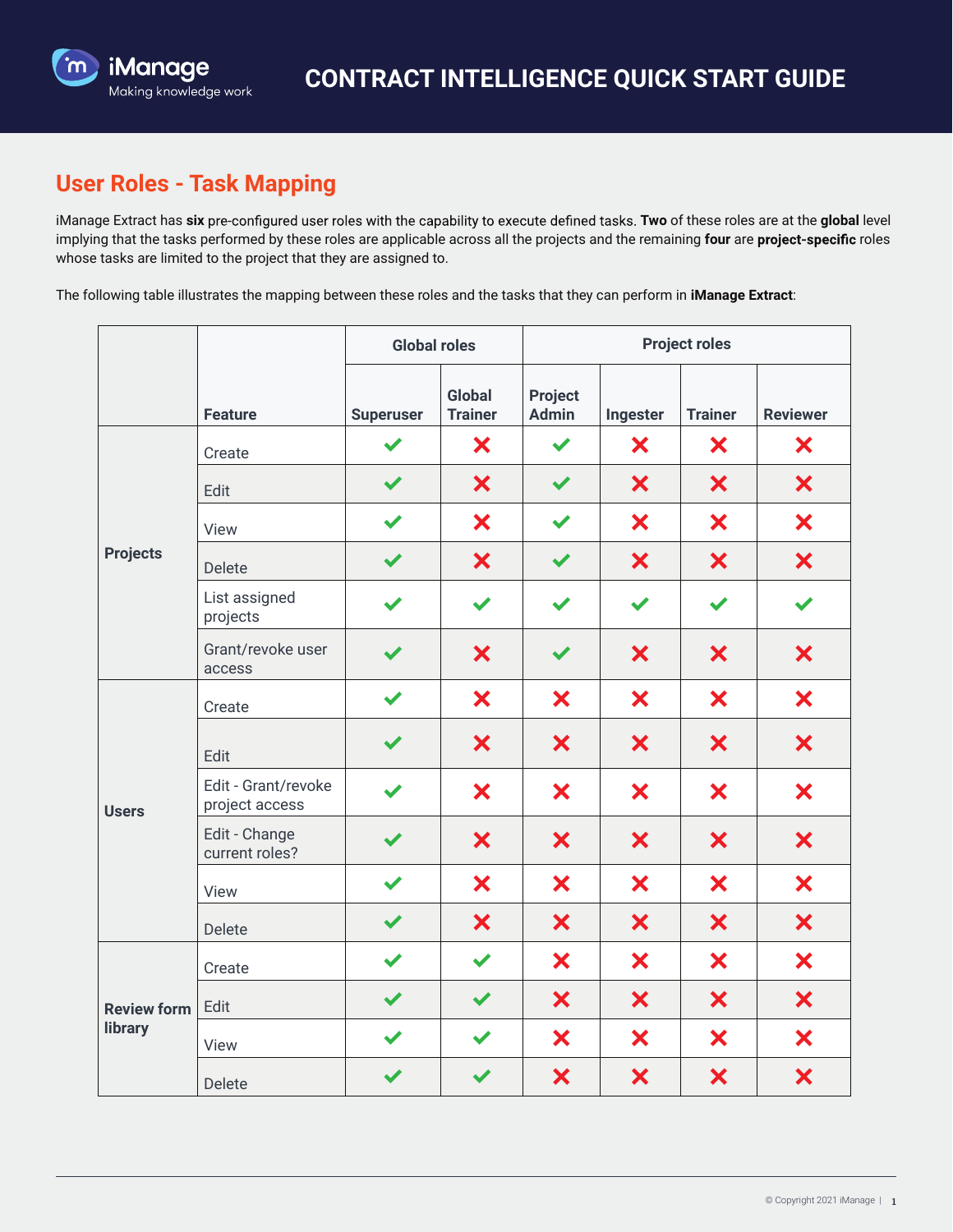

## **CONTRACT INTELLIGENCE QUICK START GUIDE**

|                                | <b>Global roles</b>                                           |                      | <b>Project roles</b>     |                         |                      |                      |                      |
|--------------------------------|---------------------------------------------------------------|----------------------|--------------------------|-------------------------|----------------------|----------------------|----------------------|
|                                | <b>Feature</b>                                                | <b>Superuser</b>     | Global<br><b>Trainer</b> | Project<br><b>Admin</b> | Ingester             | <b>Trainer</b>       | <b>Reviewer</b>      |
| <b>Workflows</b>               | Create                                                        | $\blacktriangledown$ | ×                        | $\blacktriangledown$    | X                    | ×                    | X                    |
|                                | Edit                                                          | $\blacktriangledown$ | ×                        | $\blacktriangledown$    | ×                    | ×                    | X                    |
|                                | View                                                          | $\blacktriangledown$ | ×                        | $\blacktriangledown$    | ×                    | ×                    | ×                    |
|                                | Delete                                                        |                      | ×                        |                         | ×                    | ×                    | ×                    |
|                                | Assign users                                                  | $\blacktriangledown$ | ×                        | $\blacktriangledown$    | ×                    | ×                    | ×                    |
| <b>Inbox</b>                   | View                                                          | $\checkmark$         | ×                        | ×                       | ×                    | ×                    | $\checkmark$         |
|                                | Create                                                        |                      | ×                        | ×                       | ×                    | $\blacktriangledown$ | ×                    |
|                                | Edit                                                          |                      | ×                        | ×                       | ×                    | $\checkmark$         | ×                    |
| <b>Project</b><br>review forms | View                                                          | $\blacktriangledown$ | ×                        | ×                       | ×                    | $\checkmark$         | ×                    |
|                                | Delete                                                        | $\checkmark$         | ×                        | ×                       | ×                    | $\checkmark$         | ×                    |
|                                | Saving to library                                             | $\blacktriangledown$ | ×                        | ×                       | ×                    | $\blacktriangledown$ | ×                    |
| <b>Upload</b><br>manager       | Upload<br>Documents                                           |                      | ×                        | ×                       | $\checkmark$         | ×                    | ×                    |
|                                | Remove uploads<br>(this includes<br>deleting docs as<br>well) |                      | X                        | ×                       | ✔                    | ×                    | ×                    |
| <b>Clustering</b>              | View clusters                                                 | $\blacktriangledown$ | ×                        | ×                       |                      |                      | ×                    |
|                                | Rename clusters                                               |                      | ×                        | ×                       | $\checkmark$         |                      | ×                    |
|                                | Delete clusters                                               |                      | X                        | X                       |                      |                      | ×                    |
| <b>Task</b><br>manager         | View                                                          |                      | ×                        | ×                       | $\checkmark$         | $\blacktriangledown$ | ×                    |
|                                | Delete                                                        |                      | ×                        | ×                       | $\checkmark$         | ×                    | ×                    |
| <b>Dashboard</b>               | View                                                          |                      | X                        | $\blacktriangledown$    | $\blacktriangledown$ | $\blacktriangledown$ | ×                    |
| <b>Matrix</b>                  | View                                                          |                      | ×                        | ×                       | ×                    | $\checkmark$         | $\blacktriangledown$ |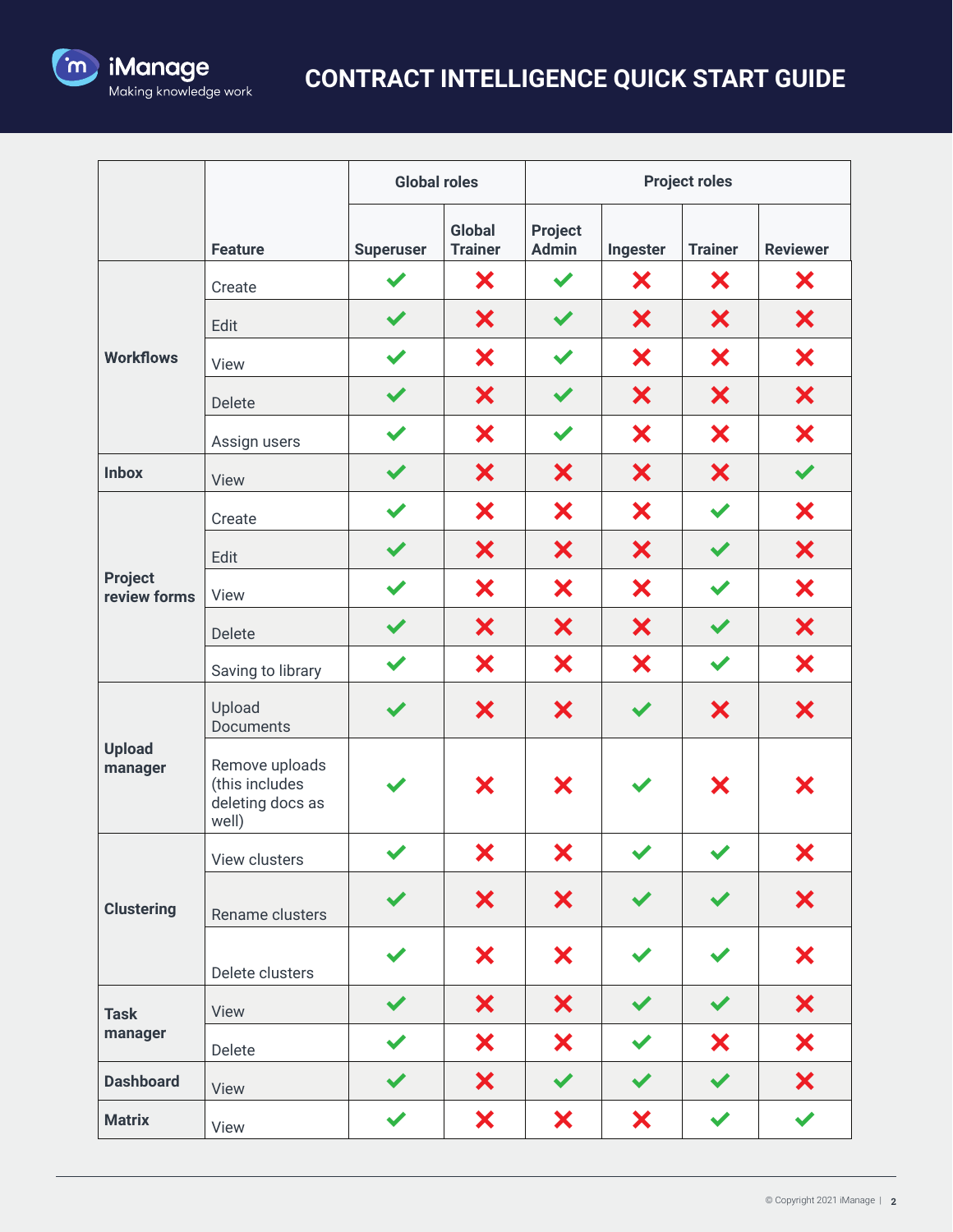

|                  |                                                  | <b>Global roles</b> |                                 |                                | <b>Project roles</b> |                      |                 |
|------------------|--------------------------------------------------|---------------------|---------------------------------|--------------------------------|----------------------|----------------------|-----------------|
|                  | <b>Feature</b>                                   | <b>Superuser</b>    | <b>Global</b><br><b>Trainer</b> | <b>Project</b><br><b>Admin</b> | Ingester             | <b>Trainer</b>       | <b>Reviewer</b> |
| <b>Documents</b> | Search                                           |                     | ×                               | X                              |                      | $\blacktriangledown$ |                 |
|                  | Tag                                              |                     | ×                               | ×                              | $\blacktriangledown$ | $\blacktriangledown$ |                 |
|                  | Export                                           |                     | ×                               | ×                              | ×                    | ×                    |                 |
|                  | Run Clustering<br>task                           |                     | ×                               | ×                              |                      | ×                    | ×               |
|                  | Run review forms                                 | ✔                   | ×                               | ×                              |                      | $\blacktriangledown$ | ×               |
|                  | Link/Unlink review<br>forms to/from<br>documents |                     | ×                               | ×                              |                      |                      | ×               |
|                  | Run Steps                                        |                     | ×                               | ×                              |                      | ×                    | ×               |
|                  | Delete                                           |                     | ×                               | ×                              | $\blacktriangledown$ | ×                    | ×               |
|                  | Move documents<br>in a Workflow                  |                     | ×                               | ×                              |                      | ×                    | ×               |
|                  | Move document to<br>another workflow<br>stage    |                     | ×                               | ×                              |                      |                      |                 |
|                  | Apply form<br>changes to<br>assigned docs        |                     | ×                               | X                              | ×                    |                      | ×               |
|                  | Matrix view                                      |                     | ×                               | ×                              | ×                    |                      |                 |
|                  | Edit facets                                      |                     | ×                               | ×                              |                      |                      | ×               |